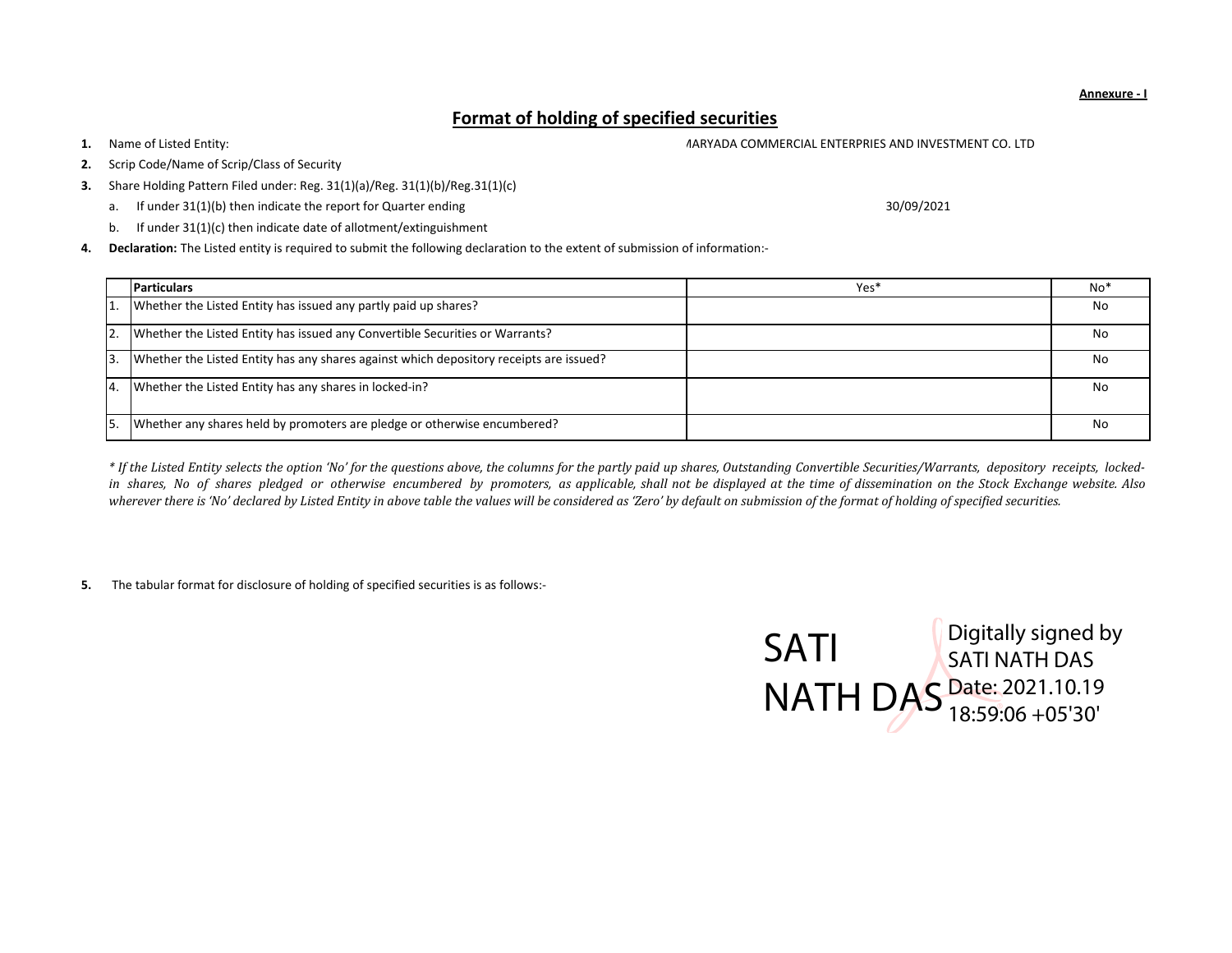|          |                                      |                          |                                               |                                                |                                           |                           |                                                  |              | Table I - Summary Statement holding of specified securities |            |                            |                                                                                                                                |                                    |         |                                                     |                                       |                    |                        |
|----------|--------------------------------------|--------------------------|-----------------------------------------------|------------------------------------------------|-------------------------------------------|---------------------------|--------------------------------------------------|--------------|-------------------------------------------------------------|------------|----------------------------|--------------------------------------------------------------------------------------------------------------------------------|------------------------------------|---------|-----------------------------------------------------|---------------------------------------|--------------------|------------------------|
| Category | Category of shareholder              | Nos. of shareh<br>olders | No. of fully paid<br>up equity<br>shares held | No. of Partly<br>paid-up equity<br>shares held | No. of shares<br>underlying<br>Depository | Total nos.<br>shares held | Shareholding as<br>a % of total no.<br>of shares |              | Number of Voting Rights held in each class of securities    |            |                            | No. of Shares<br>Shareholding<br>Number of Locked in shares<br>Underlying<br>as a % assuming<br>Outstanding<br>full conversion |                                    |         | Number of Shares pledged or<br>otherwise encumbered | Number of<br>equity shares<br>held in |                    |                        |
|          |                                      |                          |                                               |                                                | Receipts                                  |                           | (calculated as<br>per SCRR, 1957)                |              | No of Voting Rights                                         |            | Total as a<br>% of (A+B+C) | convertible<br>securities                                                                                                      | of convertible<br>securities (as a | No. (a) | As a<br>% of total                                  | No. (a)                               | As a<br>% of total | dematerialized<br>form |
|          |                                      |                          |                                               |                                                |                                           |                           | As a % of<br>$(A+B+C2)$                          | Class:Equity | Classeg:y                                                   | Total      |                            | (including<br><b>Warrants</b>                                                                                                  | percentage of<br>diluted share     |         | Shares held (b)                                     |                                       | Shares held (b)    |                        |
|          |                                      |                          |                                               |                                                |                                           |                           |                                                  |              |                                                             |            |                            |                                                                                                                                | capital)<br>As a % of              |         |                                                     |                                       |                    |                        |
|          |                                      |                          |                                               |                                                |                                           |                           |                                                  |              |                                                             |            |                            |                                                                                                                                | $(A+B+C2)$                         |         |                                                     |                                       |                    |                        |
| (1)      | (11)                                 | (III)                    | (IV)                                          | (V)                                            | (VI)                                      | $(VII)=(IV)+(V)+$<br>(VI) | (VIII)                                           |              | (IX)                                                        |            |                            | (X)                                                                                                                            | $(XI) = (VII)+(X)$                 |         | (XII)                                               |                                       | (XIII)             | (XIV)                  |
| (A)      | <b>Promoter &amp; Promoter Group</b> |                          | 60000                                         |                                                |                                           | 60000                     | 4.82                                             | 60000        |                                                             | 60000.00   | 4.82                       |                                                                                                                                | 4.82                               |         |                                                     |                                       |                    | 60000                  |
| (B)      | <b>Public</b>                        | 595                      | 1185000                                       |                                                |                                           | 1185000                   | 95.18                                            | 1185000      |                                                             | 1185000.00 | 95.18                      |                                                                                                                                | 95.18                              |         |                                                     |                                       |                    | 551850                 |
| (C)      | Non Promoter- Non Public             |                          |                                               |                                                |                                           |                           |                                                  |              |                                                             |            |                            |                                                                                                                                |                                    |         |                                                     |                                       |                    |                        |
| (C1)     | <b>Shares underlying DRs</b>         |                          |                                               |                                                |                                           |                           |                                                  |              |                                                             |            | 0.00                       |                                                                                                                                |                                    |         |                                                     |                                       |                    |                        |
| (C2)     | Shares held by Employee Trusts       |                          | 00                                            |                                                |                                           |                           | 0.00                                             | $\alpha$     |                                                             |            | 0.00                       |                                                                                                                                | 0.00                               |         |                                                     |                                       |                    |                        |
|          | <b>Total</b>                         | 596                      | 1245000                                       |                                                |                                           | 124500                    | 100.00                                           | 124500       | 0.00                                                        | 1245000.00 | 100.0                      |                                                                                                                                | 100.0                              |         | 0.00                                                |                                       | 0.00               | 611850                 |

SATI NATH DAS Digitally signed by SATI NATH DAS Date: 2021.10.19 18:59:41 +05'30'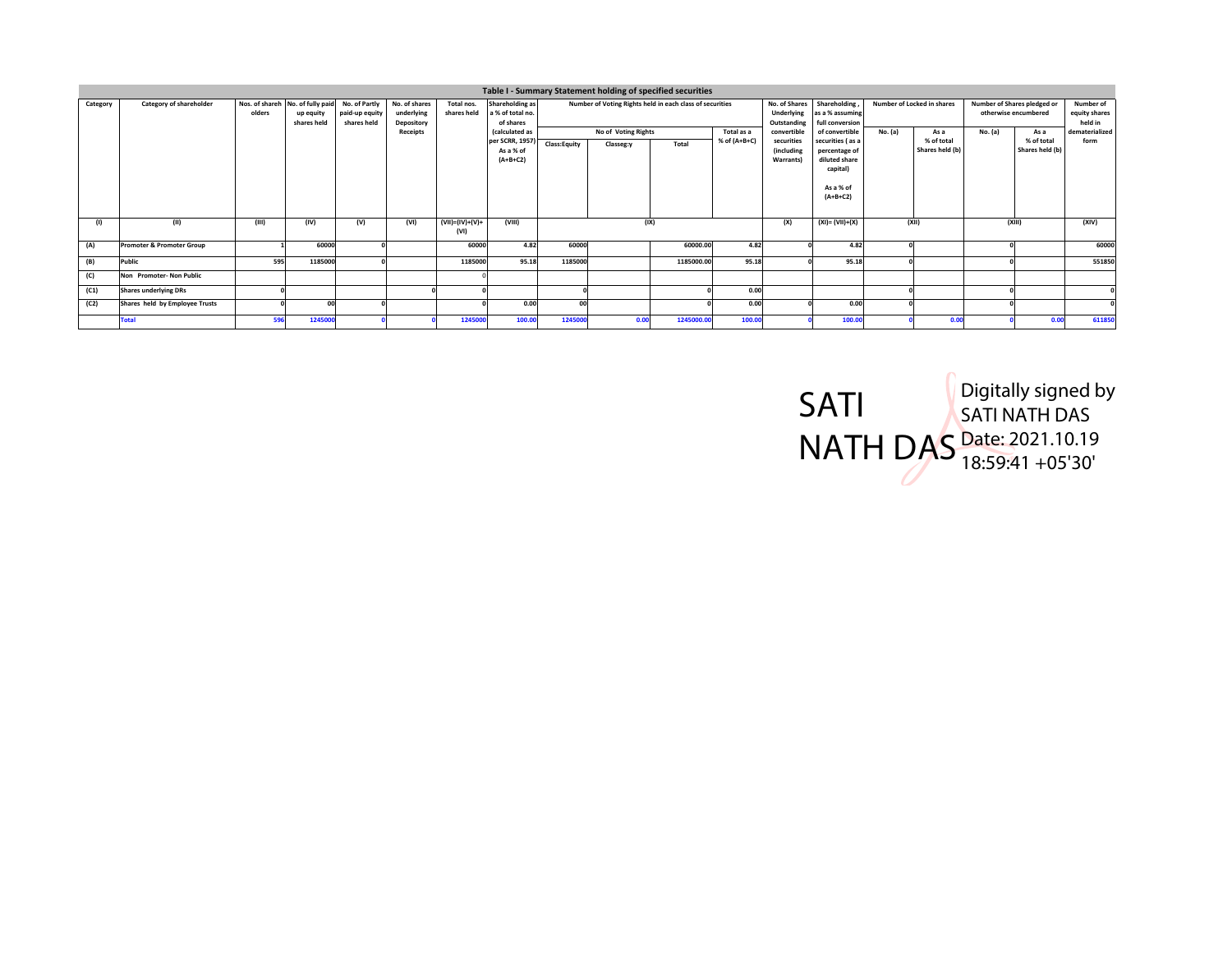|         |                                                                                   |                                                                            |            |            |                                                   |                                      |                                                            |                           |                                                                                |              | Table II - Statement showing shareholding pattern of the Promoter and Promoter Group |       |                                                            |                                                                   |                                                                                        |               |                                       |                                                                                |                                      |                                                               |
|---------|-----------------------------------------------------------------------------------|----------------------------------------------------------------------------|------------|------------|---------------------------------------------------|--------------------------------------|------------------------------------------------------------|---------------------------|--------------------------------------------------------------------------------|--------------|--------------------------------------------------------------------------------------|-------|------------------------------------------------------------|-------------------------------------------------------------------|----------------------------------------------------------------------------------------|---------------|---------------------------------------|--------------------------------------------------------------------------------|--------------------------------------|---------------------------------------------------------------|
|         | Category & Name of the Shareholders                                               | Entity type i.e. promoter OR<br>promoter group entity (except<br>promotor) | PAN        | shareholde | No. of No. of fully paid up<br>equity shares held | Partly paid-up<br>equity shares held | Nos. of shares<br>underlying<br><b>Depository Receipts</b> | Total nos, shares<br>held | Shareholding %<br>calculated as per<br><b>SCRR, 1957</b><br>As a % of (A+B+C2) |              |                                                                                      |       | Number of Voting Rights held in each class of securities   | Underlying<br>Outstanding<br>convertible<br>securities (including | No. of Shares Shareholding . as a %<br>conversion o<br>convertible<br>securities (as a | assuming full |                                       | Number of Locked in shares Number of Shares pledged or otherwise<br>encumbered |                                      | Number of equity<br>shares held in<br>dematerializ ed<br>form |
|         |                                                                                   |                                                                            |            |            |                                                   |                                      |                                                            |                           |                                                                                | Class X      | Class Y                                                                              | Total | No of Voting Rights Total as a % of Total<br>Voting rights | <b>Warrants</b>                                                   | percentage o<br>diluted share<br>capital<br>as:<br>% of A+B+C2                         | No. (a)       | As a<br>% of total Shares<br>held (b) | No. (a)                                                                        | $A +$<br>% of total share<br>held (b |                                                               |
|         | (1)                                                                               |                                                                            | (11)       | (III)      | (IV)                                              | (V)                                  | (VI)                                                       | (VII)=(IV)+(V)+(VI)       | (VIII)                                                                         |              | (IX)                                                                                 |       |                                                            | (X)                                                               | $(XI) = (VII) + (X)$                                                                   |               | (XII)                                 | (XIII)                                                                         |                                      | (XIV)                                                         |
|         | Indian                                                                            |                                                                            |            |            |                                                   |                                      |                                                            |                           |                                                                                |              |                                                                                      |       |                                                            |                                                                   |                                                                                        |               |                                       |                                                                                |                                      |                                                               |
| fal     | Individual/Hindu Undivided Family                                                 |                                                                            |            |            | 60000                                             |                                      |                                                            | 60000                     | 4.82                                                                           | 60000        |                                                                                      | 60000 | 4.82                                                       |                                                                   | 4.82                                                                                   |               | 0.00                                  |                                                                                | 0.00                                 | 60000                                                         |
|         | PAWAN KUMAR AGGARWAL                                                              |                                                                            | AAEPA6276C |            | 60000                                             |                                      |                                                            | 60000                     | 4.82                                                                           | 60000        |                                                                                      | 60000 | 4.82                                                       |                                                                   | 4.82                                                                                   |               | 0.00                                  |                                                                                | 0.00                                 | 60000                                                         |
| l(ы     | Central Government/State Government(s)                                            |                                                                            |            |            |                                                   |                                      |                                                            |                           | 0.00                                                                           |              |                                                                                      |       | 0.00                                                       |                                                                   | 0.00                                                                                   |               | 0.00                                  |                                                                                | 0.00                                 |                                                               |
| (c)     | <b>Financial Institutions/Banks</b>                                               |                                                                            |            |            |                                                   |                                      |                                                            |                           | 0.00                                                                           |              |                                                                                      |       | 0.00                                                       |                                                                   | 0.00                                                                                   |               | 0.00                                  |                                                                                | 0.00                                 |                                                               |
| (d)     | Any Other (Specity)                                                               |                                                                            |            |            |                                                   |                                      |                                                            |                           | 0.00                                                                           |              |                                                                                      |       | 0.00                                                       |                                                                   | 0.00                                                                                   |               | 0.00                                  |                                                                                | 0.00                                 |                                                               |
|         | Sub Total (A)(1)                                                                  |                                                                            |            |            | 60001                                             |                                      |                                                            | 60000                     | 4.82                                                                           | 60000        |                                                                                      | 6000  | 4.82                                                       |                                                                   | 4.8                                                                                    |               | 0.00                                  |                                                                                | 0.00                                 | 60000                                                         |
|         | <b>Foreign</b>                                                                    |                                                                            |            |            |                                                   |                                      |                                                            |                           | 0.00                                                                           |              |                                                                                      |       | 0.00                                                       |                                                                   | 0.01                                                                                   |               | 0.00                                  |                                                                                | 0.00                                 |                                                               |
| fal     | Individual/Non Resident Individual/Foreign Individual                             |                                                                            |            |            |                                                   |                                      |                                                            |                           | 0.00                                                                           |              |                                                                                      |       | 0.00                                                       |                                                                   | 0.00                                                                                   |               | 0.00                                  |                                                                                | 0.00                                 |                                                               |
| (b)     | Government                                                                        |                                                                            |            |            |                                                   |                                      |                                                            |                           | 0.00                                                                           |              |                                                                                      |       | 0.00                                                       |                                                                   | 0.00                                                                                   |               | 0.00                                  |                                                                                | 0.00                                 |                                                               |
| $f - 1$ | Institutions                                                                      |                                                                            |            |            |                                                   |                                      |                                                            |                           | 0.00                                                                           |              |                                                                                      |       | 0.00                                                       |                                                                   | 0.00                                                                                   |               | 0.00                                  |                                                                                | 0.00                                 |                                                               |
| (d)     | <b>Foreign Portfolio Investor</b>                                                 |                                                                            |            |            |                                                   |                                      |                                                            |                           | 0.00                                                                           |              |                                                                                      |       | 0.00                                                       |                                                                   | 0.00                                                                                   |               | 0.00                                  |                                                                                | 0.00                                 |                                                               |
| (e)     | Any Other (Specity)                                                               |                                                                            |            |            |                                                   |                                      |                                                            |                           | 0.00                                                                           |              |                                                                                      |       | 0.00                                                       |                                                                   | 0.00                                                                                   |               | 0.00                                  |                                                                                | 0.00                                 |                                                               |
|         | Sub Total (A)(2)                                                                  |                                                                            |            |            |                                                   |                                      |                                                            |                           | 0.0                                                                            |              |                                                                                      |       | 0.00                                                       |                                                                   | 0.0                                                                                    |               | 0.00                                  |                                                                                | n n                                  |                                                               |
|         | <b>Total Shareholding of Promoter and Promoter Group</b><br>$(A) = (A)(1)+(A)(2)$ |                                                                            |            |            | 60000                                             |                                      |                                                            | 60000                     | 4.82                                                                           | <b>GOOOC</b> |                                                                                      | 6000  | 4.82                                                       |                                                                   | 4.82                                                                                   |               | 0.00                                  |                                                                                | 0 <sub>0</sub>                       | 60000                                                         |

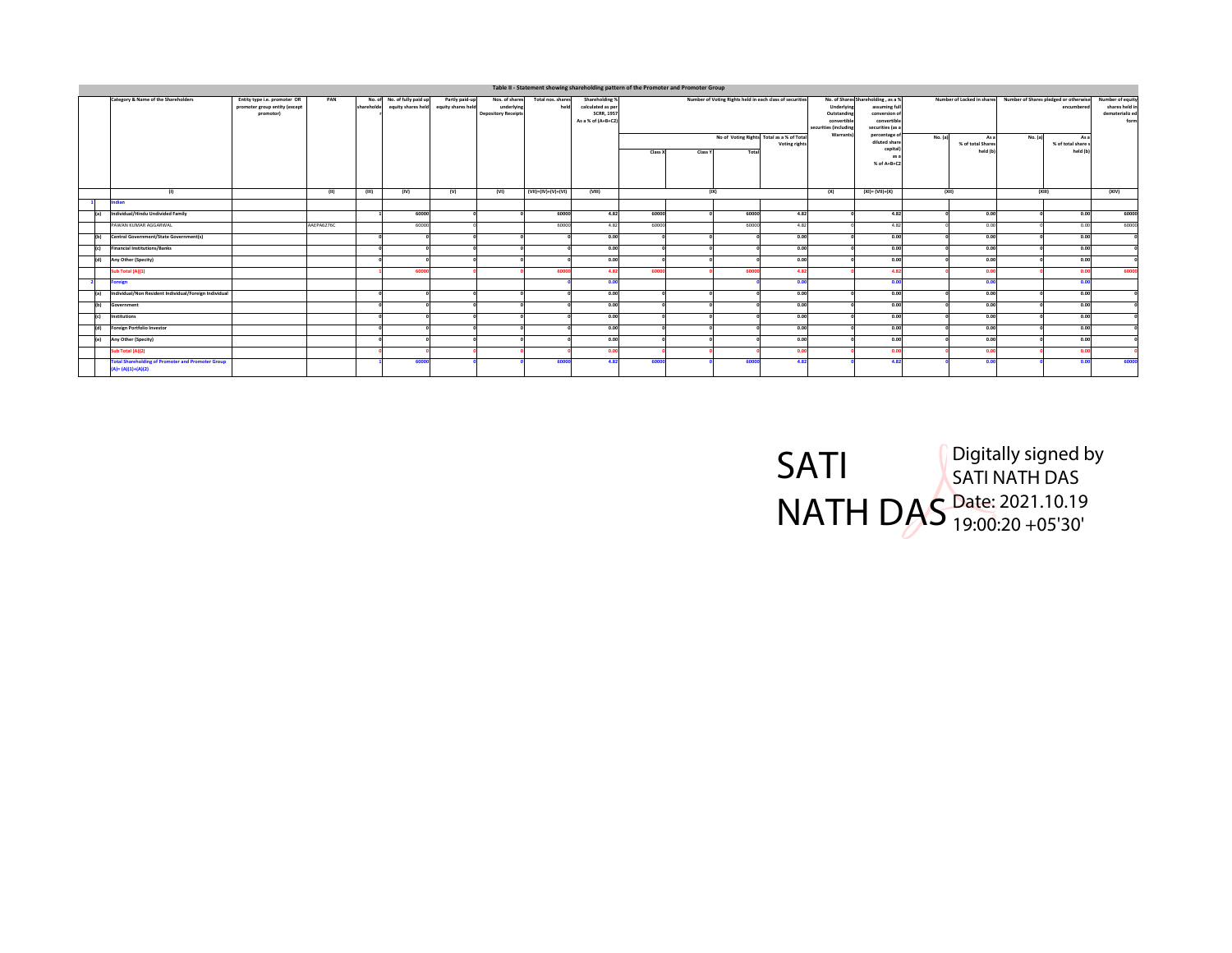|                         |                                                                             |            |                         |                                            |                                      |                                                            |                           |                                                            | Table III - Statement showing shareholding pattern of the Public shareholder |          |                                               |                                            |                                                                  |         |                            |                         |                                                     |                                                       |
|-------------------------|-----------------------------------------------------------------------------|------------|-------------------------|--------------------------------------------|--------------------------------------|------------------------------------------------------------|---------------------------|------------------------------------------------------------|------------------------------------------------------------------------------|----------|-----------------------------------------------|--------------------------------------------|------------------------------------------------------------------|---------|----------------------------|-------------------------|-----------------------------------------------------|-------------------------------------------------------|
|                         | Category & Name of the<br>Shareholders                                      | PAN        | Nos. of shareh<br>older | No. of fully paid up<br>equity shares held | Partly paid-up<br>equity shares held | Nos. of shares<br>underlying<br><b>Depository Receipts</b> | Total nos, shares<br>held | Sharehol ding %<br>calculate d as per<br><b>SCRR, 1957</b> | Number of Voting Rights held in each class of securities                     |          |                                               | No. of Shares<br>Underlying<br>Outstanding | <b>Total shareholding</b><br>s a % assuming ful<br>conversion of |         | Number of Locked in shares |                         | Number of Shares pledged or otherwise<br>encumbered | Number of equity<br>shares held in<br>dematerializ ed |
|                         |                                                                             |            |                         |                                            |                                      |                                                            |                           | As a % of (A+B+C2)                                         | No of Voting Rights                                                          |          | Total as a % of Total<br><b>Voting rights</b> | convertible<br>curities (including         | convertible<br>securities (as a                                  | No. (a) | As a<br>% of total Shar es | No.<br>(Not applicable) | As a<br>% of total shares                           | form                                                  |
|                         |                                                                             |            |                         |                                            |                                      |                                                            |                           |                                                            | Class X<br><b>Class Y</b>                                                    | Total    |                                               | Warrants)                                  | percentage of<br>diluted share<br>capital)                       |         | held (b)                   | (a)                     | held (Not applic<br>able) (b)                       |                                                       |
|                         | (1)                                                                         | (II)       | (III)                   | (IV)                                       | (V)                                  | (VI)                                                       | (VII)=(IV)+(V)+(VI)       | (VIII)                                                     |                                                                              | (IX)     |                                               | (X)                                        | $(XI) = (VII)+(X)$                                               |         | (XII)                      |                         | (XIII)                                              | (XIV)                                                 |
|                         | <b>nstitutions</b>                                                          |            |                         |                                            |                                      |                                                            |                           |                                                            |                                                                              |          |                                               |                                            |                                                                  |         |                            |                         |                                                     |                                                       |
| (a)                     | Mutual Fund                                                                 |            |                         |                                            |                                      |                                                            |                           | 0.0000                                                     | $\Omega$                                                                     |          | 0.0000                                        |                                            | 0.0000                                                           |         | 0.0000                     |                         | 0.0000                                              |                                                       |
| (b)                     | <b>Venture Capital Funds</b>                                                |            |                         |                                            |                                      |                                                            |                           | 0.0000                                                     | 0                                                                            |          | 0.0000                                        |                                            | 0.0000                                                           |         | 0.0000                     |                         | 0.0000                                              | o                                                     |
| (c)                     | <b>Alternate Investment Funds</b>                                           |            |                         |                                            | ി                                    |                                                            |                           | 0.0000                                                     |                                                                              |          | 0.0000                                        |                                            | 0.0000                                                           |         | 0.0000                     |                         | 0.0000                                              | $\mathbf 0$                                           |
| (d)                     | <b>Foreign Venture Capital Investor</b>                                     |            |                         |                                            |                                      |                                                            |                           | 0.0000                                                     |                                                                              |          | 0.0000                                        |                                            | 0.0000                                                           |         | 0.0000                     |                         | 0.0000                                              | $\mathbf{o}$                                          |
| (e)                     | <b>Foreign Portfolio Investors</b>                                          |            |                         |                                            | ി                                    |                                                            |                           | 0.0000                                                     | $\Omega$                                                                     |          | 0.0000                                        |                                            | 0.0000                                                           |         | 0.0000                     |                         | 0.0000                                              | $\mathbf 0$                                           |
| l(f)                    | <b>Financial Institutions/Banks</b>                                         |            |                         |                                            |                                      |                                                            |                           | 0.0000                                                     | $\Omega$                                                                     |          | 0.0000                                        |                                            | 0.0000                                                           |         | 0.0000                     |                         | 0.0000                                              | o                                                     |
| (g)                     | <b>Insurance Companies</b>                                                  |            |                         |                                            | $\sqrt{2}$                           |                                                            |                           | 0.0000                                                     |                                                                              |          | 0.0000                                        |                                            | 0.0000                                                           |         | 0.0000                     |                         | 0.0000                                              | $\mathbf{o}$                                          |
| (h)                     | <b>Providend Fund/Pensions Funds</b>                                        |            |                         |                                            |                                      |                                                            |                           | 0.0000                                                     |                                                                              |          | 0.0000                                        |                                            | 0.0000                                                           |         | 0.0000                     |                         | 0.0000                                              | $\mathbf{o}$                                          |
| $\left  \right $        | Any Other Specify                                                           |            |                         |                                            | n                                    |                                                            |                           | 0.0000                                                     | $\Omega$                                                                     |          | 0.0000                                        |                                            | 0.0000                                                           |         | 0.0000                     |                         | 0.0000                                              | $\mathbf{o}$                                          |
|                         | Sub Total (B)(1)                                                            |            |                         |                                            |                                      |                                                            |                           | 0.0000                                                     |                                                                              |          | 0.0000                                        |                                            | 0.000                                                            |         | 0.0000                     |                         | 0.0000                                              |                                                       |
| $\overline{\mathbf{z}}$ | <b>Central Government/State</b><br>Government/President of India            |            |                         |                                            |                                      |                                                            |                           | 0.0000                                                     |                                                                              |          | 0.0000                                        |                                            | 0.0000                                                           |         | 0.0000                     |                         | 0.0000                                              | $\mathbf{o}$                                          |
|                         | Sub Total (B)(2)                                                            |            |                         |                                            |                                      |                                                            |                           | 0.0000                                                     |                                                                              |          | 0.0000                                        |                                            | 0.0000                                                           |         | 0.0000                     |                         | 0.0000                                              |                                                       |
|                         | <b>Non-Institutions</b>                                                     |            |                         |                                            |                                      |                                                            |                           |                                                            |                                                                              |          |                                               |                                            |                                                                  |         |                            |                         |                                                     |                                                       |
| (a)                     | 1. Individual Shareholders<br>holding Nominal Share Capital<br>Up to 2 Lacs |            | 589                     | 1060100                                    |                                      |                                                            | 1060100                   | 85.1486                                                    | 1060100                                                                      | 1060100  | 85.1486                                       |                                            | 85.1486                                                          |         | 0.0000                     |                         | 0.0000                                              | 515550                                                |
|                         | SATYA VIR GOEL                                                              | AAHPG0763D |                         | 17000                                      |                                      |                                                            | 17000                     | 1.3655                                                     | 17000                                                                        | 17000    | 1.3655                                        |                                            | 1.3655                                                           |         | 0.0000                     |                         | 0.0000                                              | 9000                                                  |
|                         | MUKESH KUMAR                                                                | APXPK1661B |                         | 14600                                      |                                      |                                                            | 14600                     | 1.1727                                                     | 14600                                                                        | 14600    | 1.1727                                        |                                            | 1.1727                                                           |         | 0.0000                     |                         | 0.0000                                              | 4100                                                  |
|                         | 2. Individual Shareholders<br>holding Nominal Share Capital<br>Above 2 Lacs |            |                         |                                            |                                      |                                                            |                           | 0.0000                                                     |                                                                              |          | 0.0000                                        |                                            | 0.0000                                                           |         | 0.0000                     |                         | 0.0000                                              | $\mathbf 0$                                           |
| l(ы                     | <b>NBFCs Registered with RBI</b>                                            |            |                         |                                            |                                      |                                                            |                           | 0.0000                                                     | $\Omega$                                                                     |          | 0.0000                                        |                                            | 0.0000                                                           |         | 0.0000                     |                         | 0.0000                                              | $\mathbf{o}$                                          |
| (c)                     | <b>Employee Trusts</b>                                                      |            |                         |                                            | o<br>n.                              |                                                            |                           | 0.0000<br>0.0000                                           | n<br>$\sim$                                                                  |          | 0.0000<br>0.0000                              |                                            | 0.0000                                                           |         | 0.0000                     |                         | 0.0000<br>0.0000                                    | $\overline{\mathbf{0}}$                               |
| (e)<br>(e1)             | Any other (Specity)<br><b>Bodies Corporate</b>                              |            |                         | 123700                                     | $\Omega$                             |                                                            | 123700                    | 9.9357                                                     | 123700                                                                       | 123700   | 9.9357                                        |                                            | 0.0000<br>9.9357                                                 |         | 0.0000<br>0.0000           |                         | 0.0000                                              | ō<br>36300                                            |
|                         | ASHWATHMA CONSTRUCTION<br>PVT LTD                                           |            |                         | 51000                                      |                                      |                                                            | 51000                     | 4.0964                                                     | 51000                                                                        | 51000    | 4.0964                                        |                                            | 4.0964                                                           |         | 0.0000                     |                         | 0.0000                                              |                                                       |
|                         | KEI CABLES PVT. LTD.                                                        | AAACK5445L |                         | 36300                                      |                                      |                                                            | 36300                     | 2.9157                                                     | 36300                                                                        | 36300    | 2.9157                                        |                                            | 2.915                                                            |         | 0.0000                     |                         | 0.0000                                              | 36300                                                 |
|                         | KEI INTERNATIONAL LTD                                                       | AAACK1211E |                         | 34900                                      | $\Omega$                             |                                                            | 34900                     | 2.8032                                                     | 34900                                                                        | 34900    | 2.8032                                        |                                            | 2.8032                                                           |         | 0.0000                     |                         | 0.0000                                              | $\mathbf{0}$                                          |
| (e <sub>2</sub> )       | <b>Non Resident Indians</b>                                                 |            |                         |                                            | $\Omega$                             |                                                            |                           | 0.0000                                                     |                                                                              |          | 0.0000                                        |                                            | 0.0000                                                           |         | 0.0000                     |                         | 0.0000                                              | $\mathbf 0$                                           |
| (e3)                    | <b>Resident Indian Huf</b>                                                  |            |                         | 1200                                       | n.                                   |                                                            | 1200                      | 0.0964                                                     | 1200                                                                         | 1200     | 0.0964                                        |                                            | 0.0964                                                           |         | 0.0000                     |                         | 0.0000                                              | $\mathbf 0$                                           |
| (e4)                    | <b>Trusts</b>                                                               |            |                         |                                            |                                      |                                                            |                           | 0.0000                                                     |                                                                              |          | 0.0000                                        |                                            | 0.0000                                                           |         | 0.0000                     |                         | 0.0000                                              | $\overline{0}$                                        |
| (e5)                    | <b>Clearing Members/House</b>                                               |            |                         |                                            | n                                    |                                                            |                           | 0.0000                                                     | $\Omega$<br>$\sim$                                                           |          | 0.0000                                        |                                            | 0.0000                                                           |         | 0.0000                     |                         | 0.0000                                              | $\mathbf 0$                                           |
| (e6)<br>(e7)            | <b>Foreign Companies</b><br><b>IEPF</b>                                     |            |                         |                                            |                                      |                                                            |                           | 0.0000<br>0.0000                                           |                                                                              |          | 0.0000<br>0.0000                              |                                            | 0.0000<br>0.0000                                                 |         | 0.0000<br>0.0000           |                         | 0.0000<br>0.0000                                    | $\mathbf{o}$<br>$\mathbf 0$                           |
|                         | (e8) Escrow Account                                                         |            |                         |                                            | $\circ$                              |                                                            |                           | 0.0000                                                     | $\Omega$                                                                     | $\Omega$ | 0.0000                                        |                                            | 0.0000                                                           |         | 0.0000                     |                         | 0.0000                                              | $\mathbf 0$                                           |
| (e9) Firms              |                                                                             |            |                         |                                            |                                      |                                                            |                           | 0.0000                                                     |                                                                              |          | 0.0000                                        |                                            | 0.0000                                                           |         | 0.0000                     |                         | 0.0000                                              | $\mathbf{o}$                                          |
|                         | (e10) Others                                                                |            |                         |                                            |                                      |                                                            |                           | 0.0000                                                     |                                                                              |          | 0.0000                                        |                                            | 0.0000                                                           |         | 0.0000                     |                         | 0.0000                                              | C)                                                    |
|                         | Sub Total (B)(3)                                                            |            | 595                     | 1185000                                    |                                      |                                                            | 118500                    | 95.1807                                                    | 1185000                                                                      | 1185000  | 95.1807                                       |                                            | 95.180                                                           |         | 0.0000                     |                         | 0.0000                                              | 551850                                                |
|                         | <b>Total Public Shareholding (B)=</b><br>$B(1)+(B)(2)+B(3)$                 |            |                         | 118500                                     |                                      |                                                            | 11850                     | 95.1807                                                    | 118500                                                                       | 118500   | 95.1807                                       |                                            | 95.180                                                           |         | 0.000                      |                         | 0.000                                               | 551850                                                |

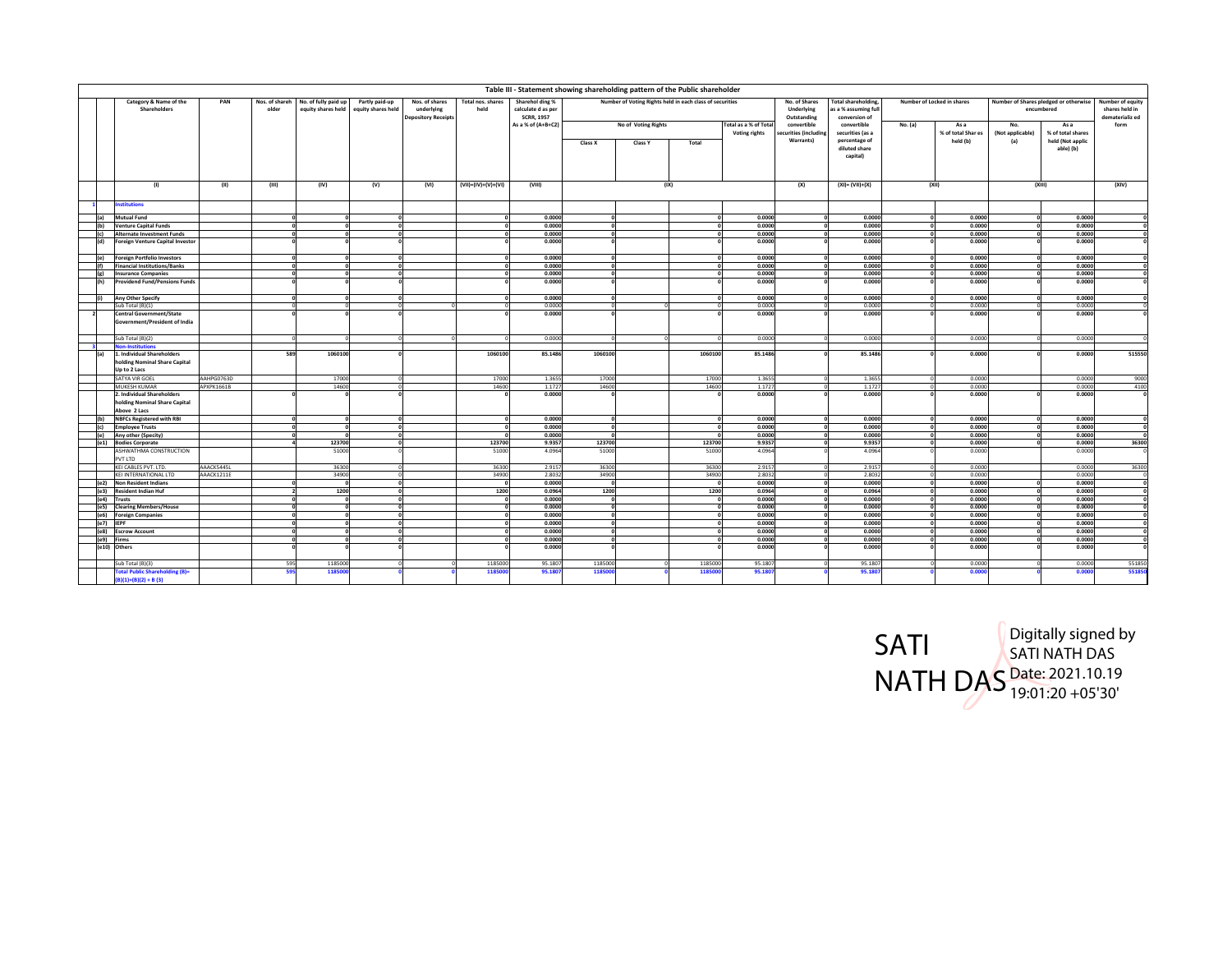|                |                                                                                                         |     |                       |                                               |                                      |                                                        |                           | Table IV - Statement showing shareholding pattern of the Non Promoter- Non Public shareholder |                                                                                                                    |                |       |                                                                                              |                                                                                                               |                        |                                       |                            |                                                            |                                                                  |                     |
|----------------|---------------------------------------------------------------------------------------------------------|-----|-----------------------|-----------------------------------------------|--------------------------------------|--------------------------------------------------------|---------------------------|-----------------------------------------------------------------------------------------------|--------------------------------------------------------------------------------------------------------------------|----------------|-------|----------------------------------------------------------------------------------------------|---------------------------------------------------------------------------------------------------------------|------------------------|---------------------------------------|----------------------------|------------------------------------------------------------|------------------------------------------------------------------|---------------------|
|                | Category & Name of the Shareholders                                                                     | PAN | No. of<br>shareholder | No. of fully paid<br>up equity<br>shares held | Partly paid-up<br>equity shares held | Nos. of shares<br>underlying<br>Depository<br>Receipts | Total no.<br>shares held  | calculate d as per<br><b>SCRR, 1957</b><br>As a % of (A+B+C2)                                 | Sharehol ding % Number of Voting Rights held in each class of securities<br>No of Voting Rights<br>Total as a % of |                |       | No. of Shares<br>Underlying<br>Outstanding<br>convertible securities<br>(including Warrants) | Total shareholding, as a<br>% assuming full<br>conversion of<br>convertible securities<br>(as a percentage of | No.                    | Number of Locked in<br>shares<br>As a | No.                        | Number of Shares pledged o<br>otherwise encumbered<br>As a | Number of<br>equity shares<br>held in<br>dematerializ ed<br>form |                     |
|                |                                                                                                         |     |                       |                                               |                                      |                                                        |                           |                                                                                               | Class X                                                                                                            | <b>Class Y</b> | Total | <b>Total Voting</b><br>rights                                                                |                                                                                                               | diluted share capital) |                                       | % of total<br>Shar es held | (Not<br>applicable                                         | % of total<br>share s held<br>(Not applic<br>able)               | (Not<br>Applicable) |
|                | (1)                                                                                                     |     | (III)                 | (IV)                                          | (V)                                  | (VI)                                                   | $(VII)=(IV)+(V)+($<br>VI) | (VIII)                                                                                        |                                                                                                                    |                | (IX)  |                                                                                              | (X)                                                                                                           | $(XI) = (VII)+(X)$     |                                       | (XII)                      |                                                            | (XIII)                                                           | (XIV)               |
| C1             | <b>Custodian/DR Holder</b>                                                                              |     |                       |                                               |                                      |                                                        |                           |                                                                                               |                                                                                                                    |                |       | 0.00                                                                                         |                                                                                                               |                        |                                       | 0.00                       |                                                            | 0.00                                                             |                     |
| C <sub>2</sub> | <b>Employees Benefit Trust (Under SEBI</b><br>(Share Based Employee Benefit)<br><b>Regulation 2014)</b> |     |                       |                                               |                                      |                                                        |                           |                                                                                               |                                                                                                                    |                |       | 0.00                                                                                         |                                                                                                               |                        |                                       | 0.00                       |                                                            | 0.0                                                              |                     |
|                | Total Non Promoter Non Public<br>Shareholding $(C)=(C)(1)+(C)(2)$                                       |     |                       |                                               |                                      |                                                        |                           |                                                                                               |                                                                                                                    |                |       | 0.0                                                                                          |                                                                                                               |                        |                                       | 0.0                        |                                                            | 0 <sup>0</sup>                                                   |                     |

SATI NATH DAS Digitally signed by SATI NATH DAS Date: 2021.10.19 19:01:59 +05'30'